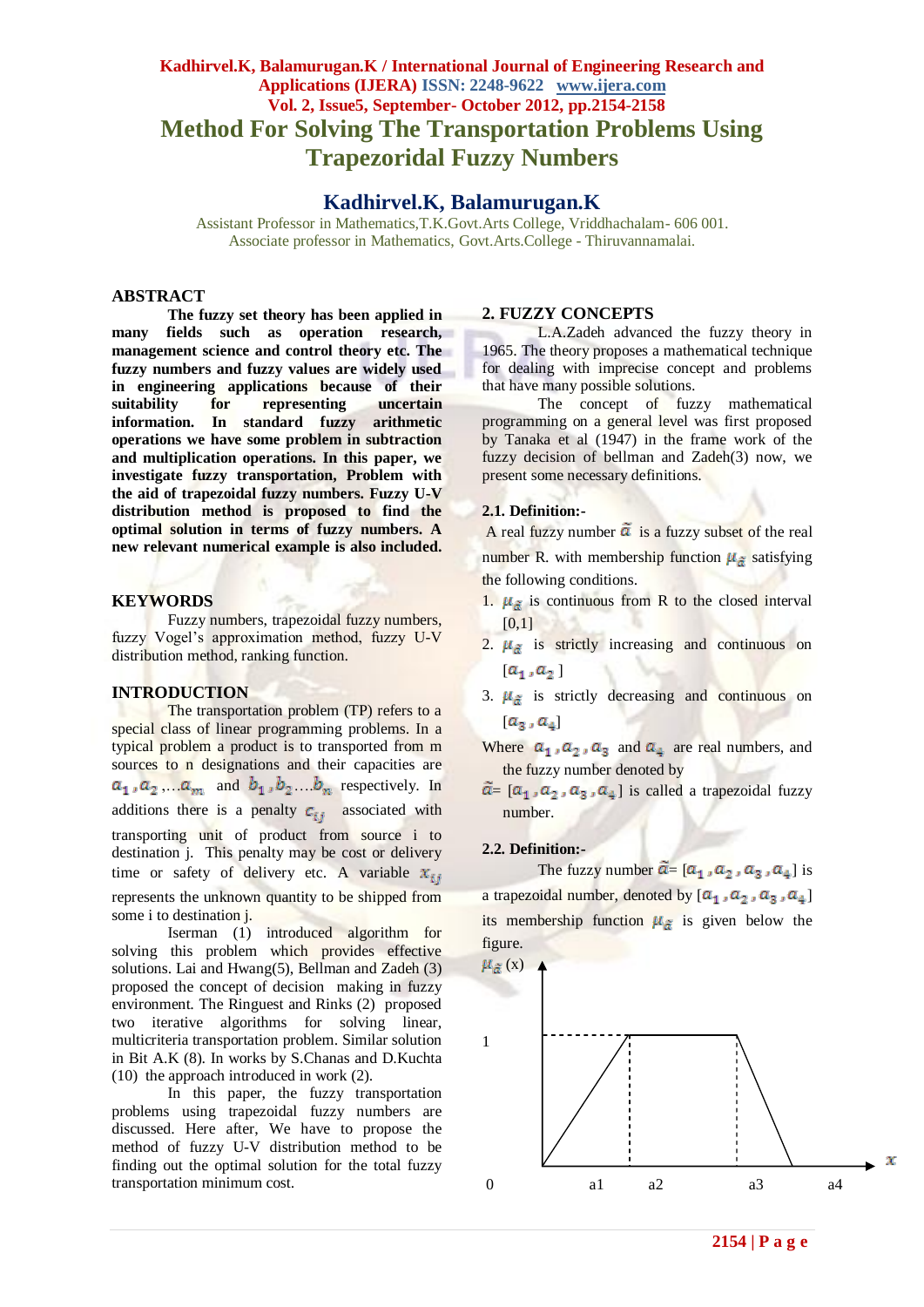# **Kadhirvel.K, Balamurugan.K / International Journal of Engineering Research and Applications (IJERA) ISSN: 2248-9622 www.ijera.com Vol. 2, Issue5, September- October 2012, pp.2154-2158**

# **Fig: Membership function of a fuzzy number**

#### **2.3 Definition:-**

We define a ranking a function R:  $F(R) \rightarrow R$ , Which maps each fuzzy number into the real line, F(R) represents the set of all trapezoidal fuzzy numbers. If R be any ranking function, then R  $(\tilde{\alpha})$ 

$$
= (a_1 + a_2 + a_3 + a_4)/4.
$$

# **2.4 Arithmetic Operations:-**

Let 
$$
\tilde{a} = (a_1, a_2, a_3, a_4)
$$
 and  $\tilde{b} =$ 

 $(b_1, b_2, b_3, b_4)$  two trapezoidal fuzzy numbers them the arithmetic operation on  $\tilde{a}$  and  $\tilde{b}$  as follows: **Additions:**

 $\tilde{a}_+ \tilde{b}_=(a_1+b_1,a_2+b_2,a_3+b_3,a_4+b_4)$ **Subtraction:**  $\tilde{a}\tilde{b}=(a_1-b_4,a_2-b_3,a_3-b_2,a_4-b_1)$ **Multiplication:**  $b = \frac{b-1}{b-1}(b_1 + b_2 + b_3 + b_4)$  $(b_1 + b_2 + b_3 + b_4), \frac{a_3}{4}(b_1 + b_2 + b_3 + b_4),$  $\frac{a_4}{4} (b_1 + b_2 + b_3 + b_4)$ 

$$
\tilde{b} = \left[ \frac{a_4}{4} \left( b_1 + b_2 + b_3 + b_4 \right) \right] \frac{a_3}{4} \left( b_1 + b_2 + b_3 + b_4 \right) \frac{a_2}{4} \left( b_1 + b_2 + b_3 + b_4 \right) \frac{a_4}{4} \left( b_1 + b_2 + b_3 + b_4 \right) \right]
$$
\nif  $\mathbf{R}(\widehat{G}) < 0$ 

ã.

# **3. FUZZY TRANSPORTATION PROBLEM**

Consider transportation with m fuzzy origins (rows) and n fuzzy destinations (Columns). Let  $C_{ij} = \left[ c_{ij}^{(1)}, c_{ij}^{(2)}, c_{ij}^{(3)}, c_{ij}^{(4)} \right]$  be the cost of transporting one unit of the product from i<sup>th</sup> fuzzy origin to  $j<sup>th</sup>$  fuzzy destination be the quantity of commodity available at fuzzy origin i,  $b_i = [b_i^{(1)}, b_i^{(2)}, b_i^{(3)}, b_i^{(4)}]$  be the quantity of commodity requirement at fuzzy destination j.<br>  $x_{ij} = \left[ x_{ij}^{(1)}, x_{ij}^{(2)}, x_{ij}^{(3)}, x_{ij}^{(4)} \right]$  is quantity quantity transported from  $i<sup>th</sup>$  fuzzy origin to  $i<sup>th</sup>$  fuzzy destination. The above fuzzy transportation problem can be stated in the below tabular form.

| $FD_{1}$ | FD,      | $\lceil FD_n \rceil$ | Fuzzy<br>available |
|----------|----------|----------------------|--------------------|
| $x_{11}$ |          | $x_{1n}$             |                    |
| c.       | $c_{12}$ |                      |                    |

| $FO_2 \,   \, x_{21}$ |          |    | $x_{22}$ | $x_{2n}$ | а                  |
|-----------------------|----------|----|----------|----------|--------------------|
|                       |          |    |          |          |                    |
|                       |          |    |          |          |                    |
| ${\cal FO}_m$         | $x_{m1}$ |    | $x_{m2}$ | $x_{2n}$ | $a_{\mathfrak{m}}$ |
|                       |          |    |          |          |                    |
|                       |          | с, | $c_m^{}$ | c.       |                    |
| Fuzzy                 | $_{b_1}$ |    |          | $b_n$    | m                  |
| Require               |          |    |          |          | $a_i^{}$           |
| ment                  |          |    |          |          | $i = 1$            |
|                       |          |    |          |          |                    |

Where

$$
C_{ij} = \left[ c_{ij}^{(1)}, c_{ij}^{(2)}, c_{ij}^{(3)}, c_{ij}^{(4)} \right], x_{ij} = \left[ x_{ij}^{(1)}, x_{ij}^{(2)}, x_{ij}^{(3)}, x_{ij}^{(4)} \right]
$$
  

$$
a_i = \left[ a_i^{(1)}, a_i^{(2)}, a_i^{(3)}, a_i^{(4)} \right]
$$
 and

 $b_j = \left[b_j^{(1)}, b_j^{(2)}, b_j^{(3)}, b_j^{(4)}\right]$ The linear programming model representing the fuzzy transportation is given by

Minimize

$$
z = \sum_{i=1}^{N} \sum_{j=1}^{N} \left[ c_{ij}^{(1)}, c_{ij}^{(2)}, c_{ij}^{(3)}, c_{ij}^{(4)} \right] \left[ \mathbf{r}_{ik}^{(1)}(\mathbf{a}_{jk}^{(2)}, \mathbf{x}_{ij}^{(3)}, \mathbf{x}_{ij}^{(4)} \right]
$$

Subject to the constraints

$$
\sum_{j=1}^{n} \left[ x_{ij}^{(1)}, x_{ij}^{(2)}, x_{ij}^{(3)}, x_{ij}^{(4)} \right] = \left[ a_i^{(1)}, a_i^{(2)}, a_i^{(3)}, a_i^{(4)} \right] \text{ for } i = 1, 2, \dots, m
$$

$$
\sum_{i=1} \left[ x_{ij}^{(1)}, x_{ij}^{(2)}, x_{ij}^{(3)}, x_{ij}^{(4)} \right] = \left[ b_i^{(1)}, b_i^{(2)}, b_i^{(3)}, b_i^{(4)} \right] for \: j = 1, 2, \ldots \ldots n
$$

$$
\left[x_{ij}^{(1)}, x_{ij}^{(2)}, x_{ij}^{(3)}, x_{ij}^{(4)}\right] \geq 0
$$

The given fuzzy transportation problem is said to be balanced if

$$
\sum_{i=1}^{m} \left[ a_i^{(1)}, a_i^{(2)}, a_i^{(3)}, a_i^{(4)} \right] = \sum_{j=1}^{n} \left[ b_j^{(1)}, b_j^{(2)}, b_j^{(3)}, b_j^{(4)} \right]
$$

if the total fuzzy available is equal to the total fuzzy requirement.

# **4. THE COMPUTATIONAL PROCEDURE FOR FUZZY U-V DISTRIBUTION METHODS**

#### **4.1.Fuzzy Vogel's Approximathical Methods**

There are numerous methods for finding the fuzzy initial basic feasible solution of a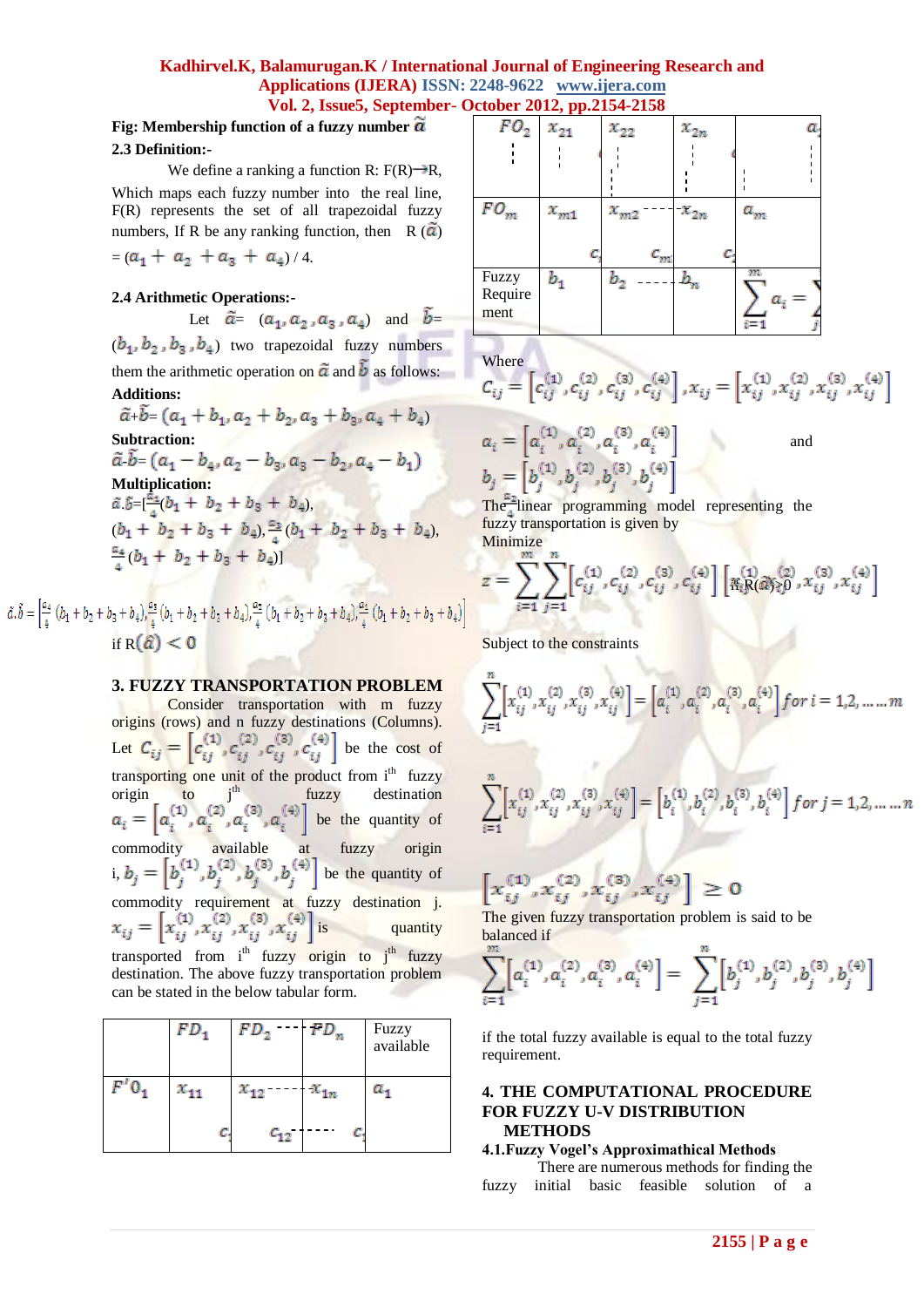# **Kadhirvel.K, Balamurugan.K / International Journal of Engineering Research and Applications (IJERA) ISSN: 2248-9622 www.ijera.com Vol. 2, Issue5, September- October 2012, pp.2154-2158**<br>In this paper we are to  $\begin{bmatrix} c_{ij}^{(1)}, c_{ij}^{(2)}, c_{ij}^{(3)}, c_{ij}^{(4)} \end{bmatrix} - \left\{ \begin{bmatrix} u_i^{(1)}, u_i^{(2)}, u_i^{(3)}, u_i^{(4)} \end{bmatrix} + \begin{bmatrix} v_i^{(1)}, v_j^{(2)}, u_j^{(3)}, v_j^{(4)} \end{bmatrix} \right\}$

transportation problem. In this paper we are to follow fuzzy Vogel's approximation method.

**Step 1.** Find the fuzzy penalty cost, namely the fuzzy difference between the smallest and smallest fuzzy costs in each row and column.

**Step 2.** Among the fuzzy penalties as found in step1 choose the fuzzy maximum penalty, by ranking method. If this maximum penalty is more than one, choose any one arbitrarily.

**Step 3.** In the selected row or column as by step 2, find out the cell having the least fuzzy cost. Allocate to this cell as much as possible depending on the fuzzy available and fuzzy requirements.

**Step 4.** Delete the row or column which is fully exhausted. Again compute column and row fuzzy penalties for the reduced fuzzy transportation table and then go to step 2, repeat the procedure until all the rim requirement are satisfied.

Once the fuzzy initial fuzzy feasible solution can be computed, the next step in the problem is to determine whether the solution obtained is fuzzy optimal or not. Fuzzy optimality test can be conducted to any fuzzy initial basic feasible solution of a fuzzy transportation provided such allocations has exact m+n-1 non-negative allocations where m is the number of fuzzy origins and n is the number of fuzzy destinations. Also these allocations must be independent positions, which fuzzy optimality finding procedure is given below.

# **4.2. Fuzzy U-V distribution method**

This proposed method is used for finding the optimal basic feasible solution in fuzzy transportation problem and the following step by step procedure is utilized to find out the same.

**Step 1.** Find out a set of numbers  $\left[u_i^{(1)}, u_i^{(2)}, u_i^{(3)}, u_i^{(4)}\right]$  and and

 $\left[v_i^{(1)}, v_i^{(2)}, u_i^{(3)}, v_i^{(4)}\right]$  for each row and column satisfying

$$
\begin{aligned} &\left[u_i^{(1)},u_i^{(2)},u_i^{(3)},u_i^{(4)}\right]_{+} \\ &\left[v_j^{(1)},v_j^{(2)},u_j^{(3)},v_j^{(4)}\right]=\left[c_{ij}^{(1)},c_{ij}^{(2)},c_{ij}^{(3)},c_{ij}^{(4)}\right] \\ \end{aligned}
$$

for each occupied cell. To start with we assign a fuzzy zero to any row or column having maximum number zero to any row or column having maximum number of allocation, if this maximum numbers of allocation is more than one, choose any one arbitrary.

**Step 2.** For each empty (un occupied) cell, we find fuzzy sum  $\left| u_i^{(1)}, u_i^{(2)}, u_i^{(3)}, u_i^{(4)} \right|$  and

$$
\begin{bmatrix} v_j^{(1)}, v_j^{(2)}, u_j^{(3)}, v_j^{(4)} \end{bmatrix}
$$

=

**Step 3.** Find out for each empty cell the net evaluation  $\left[z_{ij}^{(1)}, z_{ij}^{(2)}, z_{ij}^{(3)}, z_{ij}^{(4)}\right]$ 

this step gives the optimality conclusion. **Case(i).** If all  $R[z_{ij}^{(1)}, z_{ij}^{(2)}, z_{ij}^{(3)}, z_{ij}^{(4)}] > 0$  then

the solution is fuzzy optimal, but an alternative solution exists.

**Case (ii).** If  $R\left[z_{ij}^{(1)}, z_{ij}^{(2)}, z_{ij}^{(3)}, z_{ij}^{(4)}\right] \ge 0$  then the solution is fuzzy optimal, but an alternative solution exists.

**Case (iii).**If at least one then the solution is

not fuzzy optimal. In this case we go to next step, to improve the total fuzzy transportation minimum cost.

**Step.4.** Select the empty cell having the most negative value of  $R\left[z_{ij}^{(1)}, z_{ij}^{(2)}, z_{ij}^{(3)}, z_{ij}^{(4)}\right]$  from this cell we draw a closed path drawing horizontal and vertical lines with corner cell occupied. Assign  $Sign + and - alternately and find the fuzzy minimum$ allocation from the cell having negative sign. This allocation should be added to the allocation having negative sign. This allocation should be added to the allocation having negative sign.

#### **Step.5.**

The above step yield a better solution by making one (or more) occupied cell as empty and one empty cell as occupied. For this new set of fuzzy basic feasible allocation repeat from the step 1, till an fuzzy optimal basic feasible solution is obtained.

# **5. Example:**

To solve the following fuzzy transportation problem stating with the fuzzy initial fuzzy basic feasible solution obtained by fuzzy Vogel's approximation.

| голпнаноп. |          |                   |                   |         |        |  |
|------------|----------|-------------------|-------------------|---------|--------|--|
|            | $FD_{1}$ | FD <sub>2</sub>   | $FD_{3}$          | $FD_4$  | Fuzz   |  |
|            |          |                   |                   |         | y      |  |
|            |          |                   |                   |         | avail  |  |
|            |          |                   |                   |         | able   |  |
| $F0_1$     | $(-)$    | $(-)$             | $\left( -\right)$ | (-      | (0,4,  |  |
|            | 4,0,4    | 4,0,4             | 4,0,4             | 2,0,2   | 8,12)  |  |
|            | ,16)     | ,16)              | ,16)              | , 8)    |        |  |
| $F0_2$     | (8, 16)  | (8, 14)           | (4,8,             | (2,6,   | (4, 8, |  |
|            | , 24, 3  | ,18,2             | 12,1              | 10,1    | 18,2   |  |
|            | 2)       | 4)                | 6)                | 4)      | 6)     |  |
| $Fo_3$     | (4,8,    | (0,12)            | (0,12)            | (8, 14) | (4,8,  |  |
|            | 18,2     | ,16,2             | ,16,2             | ,18,2   | 12,1   |  |
|            | 6)       | $\left( 0\right)$ | $\left( 0\right)$ | 4)      | 6)     |  |
| Fuzz       | (2,6,    | (2,2,             | (2,6,             | (2,6,   | (8,20) |  |
| y          | 10,1     | 8,12)             | 10,1              | 10,1    | ,38,5  |  |
| Requ       | 4)       |                   | 4)                | 4)      | 4)     |  |
| irem       |          |                   |                   |         |        |  |
| valun      |          |                   |                   |         |        |  |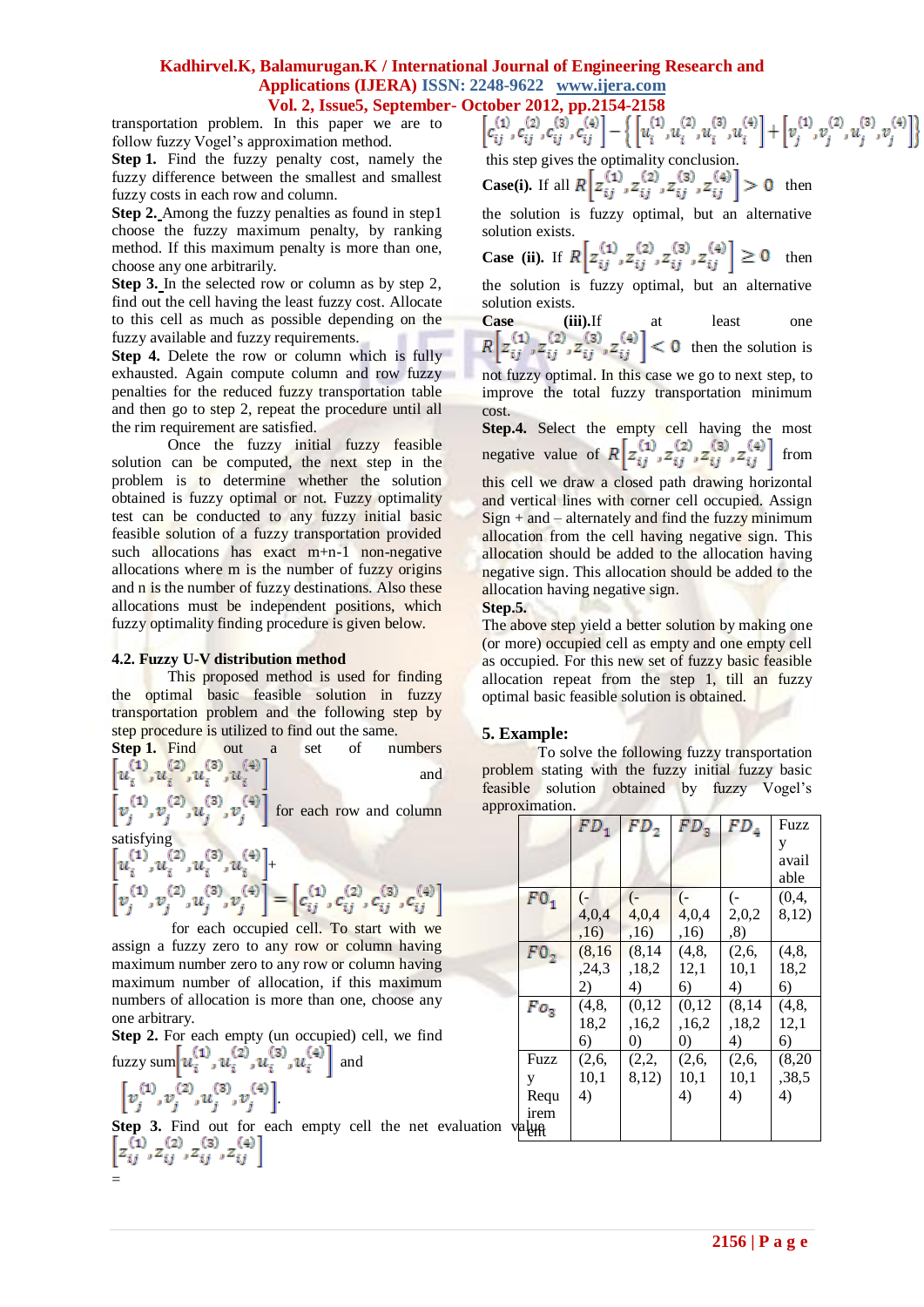# **Kadhirvel.K, Balamurugan.K / International Journal of Engineering Research and Applications (IJERA) ISSN: 2248-9622 www.ijera.com**

**Solution:**

$$
\sum_{i=1}^{m} a_i = \sum_{j=1}^{n} b_j = (8, 20, 38, 54)
$$

The problem is balanced fuzzy transportation problem. There exists a fuzzy initial basic feasible solution.

|             | $FD_1$           | FD <sub>2</sub>   | FD <sub>3</sub>   | $FD_4$            | Fuzz          |  |
|-------------|------------------|-------------------|-------------------|-------------------|---------------|--|
|             |                  |                   |                   |                   | у             |  |
|             |                  |                   |                   |                   | avail         |  |
|             |                  |                   |                   |                   | able          |  |
| $F0_1$      | (0,4,            |                   |                   |                   |               |  |
|             | 8,12)            |                   |                   |                   | (0,4,         |  |
|             |                  | $\overline{(-)}$  | $\overline{(-)}$  | $\left( -\right)$ | 8,12)         |  |
|             | $\overline{(-)}$ | 4,0,4,            | 4,0,4,            | 2,0,2,            |               |  |
|             | 4,0,4,           | 16)               | 16)               | 8)                |               |  |
|             | 16)              |                   |                   |                   |               |  |
| $F0_2$      |                  |                   | $(-10,-$          | (2,6,             |               |  |
|             |                  |                   | 2,12,             | 10,14             |               |  |
|             |                  | (8, 14)           | 24)               |                   | (4, 8,        |  |
|             | (8, 16)          | ,18,2             |                   |                   | 18,26         |  |
|             | , 24, 3          | 4)                |                   | (2,6,             | )             |  |
|             | 2)               |                   | (4, 8,            | 10,14             |               |  |
|             |                  |                   | 12,16             | $\mathcal{E}$     |               |  |
|             |                  |                   |                   |                   |               |  |
| $F o_3$     | $(-10,-$         | (2,2,             | $(-22, -$         |                   |               |  |
|             | 2,6,1            | 8,12)             | 6,12,             |                   | (4, 8,        |  |
|             | 4)               |                   | 24)               | (8, 14)           | 12,16         |  |
|             |                  | (0, 12)           |                   | ,18,2             | $\mathcal{E}$ |  |
|             |                  | ,16,2             | (0, 12)           | 4)                |               |  |
|             | (4, 8,           | $\left( 0\right)$ | ,16,2             |                   |               |  |
|             | 18,26            |                   | $\left( 0\right)$ |                   |               |  |
|             |                  |                   |                   |                   |               |  |
| <b>Fuzz</b> |                  |                   |                   |                   |               |  |
| y           |                  |                   |                   |                   | (8, 20)       |  |
| Requi       | (2,6,            | (2,2,             | (2,6,             | (2,6,             | ,38,5         |  |
| reme        |                  |                   |                   | 10,14             | 4)            |  |
|             | 10,14            | 8,12)             | 10,14             |                   |               |  |

Since the number of occupied cell having  $m+n-1 = 6$  and are also independent, there exists a non-degenerate fuzzy basic feasible solution.

Therefore the initial transportation minimum cost is,  
\n
$$
z^{(1)}, z^{(2)}, z^{(3)}, z^{(4)} = (0,4,8,12)(-4,0,4,16) + (-10,-2,12,24)(4,8,12,16) + (2,6,10,14)(2,6,10,14) + (-10,-2,6,14)(4,8,18,26) + (2,2,8,12)(0,12,16,20) + (-22,-6,12,24)(0,12,16,20) \n[ $z^{(1)}, z^{(2)}, z^{(3)}, z^{(4)}$ ] = [-464, -22,556,1028] **To find the optimal solution** Applying the fuzzy L.V- distributive
$$

Applying the fuzzy methods, we determine a set of numbers  $\left[u_i^{(1)}, u_i^{(2)}, u_i^{(3)}, u_i^{(4)}\right]$  and and  $[v_i^{(1)}, v_i^{(2)}, v_i^{(3)}, v_j^{(4)}]$  each row and column such that

**Vol. 2, Issue5, September- October 2012, pp.2154-2158**<br> $\begin{bmatrix} c_{ij}^{(1)}, c_{ij}^{(2)}, c_{ij}^{(3)}, c_{ij}^{(4)} \end{bmatrix} = \begin{bmatrix} u_i^{(1)}, u_i^{(2)}, u_i^{(3)}, u_i^{(4)} \end{bmatrix} + \begin{bmatrix} v_j^{(1)}, v_j^{(2)}, v_j^{(3)}, v_j^{(4)} \end{bmatrix}$ for each occupied cell. Since 3 rd row has maximum numbers of allocations, we give fuzzy number  $\left[u_{3}^{(1)}, u_{3}^{(2)}, u_{3}^{(3)}, u_{3}^{(4)}\right] = \left[0, 0, 0, 0\right]$ . The remaining numbers can be obtained as given below  $c_{31}^{\prime\prime}$ ,  $c_{31}^{\prime\prime}$ ,  $c_{31}^{\prime\prime}$ ,  $c_{31}^{\prime\prime}$  =  $\left[u_{3}^{(1)},u_{3}^{(2)},u_{3}^{(3)},u_{3}^{(4)}\right]+\left[v_{1}^{(1)},v_{1}^{(2)},v_{1}^{(3)},v_{1}^{(4)}\right]$  $\begin{bmatrix} v_1^{(1)}, v_1^{(2)}, v_1^{(3)}, v_1^{(4)} \end{bmatrix} = (4,8,18,26)$ <br> $\begin{bmatrix} v_2^{(1)}, v_2^{(2)}, v_2^{(3)}, v_2^{(4)} \end{bmatrix} = (0,12,16,20)$  $\left[v_3^{(1)}, v_3^{(2)}, v_3^{(3)}, v_3^{(4)}\right] = (0, 12, 16, 20)$  $\left[c_{11}^{(1)}, c_{11}^{(2)}, c_{11}^{(3)}, c_{11}^{(4)}\right] = \left[u_1^{(1)}, u_1^{(2)}, u_1^{(3)}, u_1^{(4)}\right]$ +  $\left[v_1^{(1)}, v_1^{(2)}, v_1^{(3)}, v_1^{(4)}\right]$  $\left[u_1^{(1)}, u_1^{(2)}, u_1^{(3)}, u_1^{(4)}\right] = (-30, -18, -8, 12)$  $\left[u_2^{(1)}, u_2^{(2)}, u_2^{(3)}, u_2^{(4)}\right] = [-16, -8, 0, 16]$  $\left[v_4^{(1)}, v_4^{(2)}, v_4^{(3)}, v_4^{(4)}\right] = (-14, 6, 18, 30)$ We find, for each empty cell of the sum and  $\left[v_i^{(1)}, v_i^{(2)}, v_i^{(3)}, v_i^{(4)}\right]$ . Next we find net evaluation  $z_{ij}^{(1)}, z_{ij}^{(2)}, z_{ij}^{(3)}, z_{ij}^{(4)}$  is given by  $* \left[ z_{ij}^{(1)}, z_{ij}^{(2)}, z_{ij}^{(3)}, z_{ij}^{(4)} \right] = \left[ c_{ij}^{(1)}, c_{ij}^{(2)}, c_{ij}^{(3)}, c_{ij}^{(4)} \right]$  $- \Big\{ \left[u_i^{(1)}, u_i^{(2)}, u_i^{(3)}, u_i^{(4)} \right] + \left[v_j^{(1)}, v_j^{(2)}, u_j^{(3)}, v_j^{(4)} \right] \Big\}$ Where  $U_i = \left[ u_i^{(1)}, u_i^{(2)}, u_i^{(3)}, u_i^{(4)} \right]$  $V_j = \left[ v_j^{(1)}, v_j^{(2)}, u_j^{(3)}, v_j^{(4)} \right]$